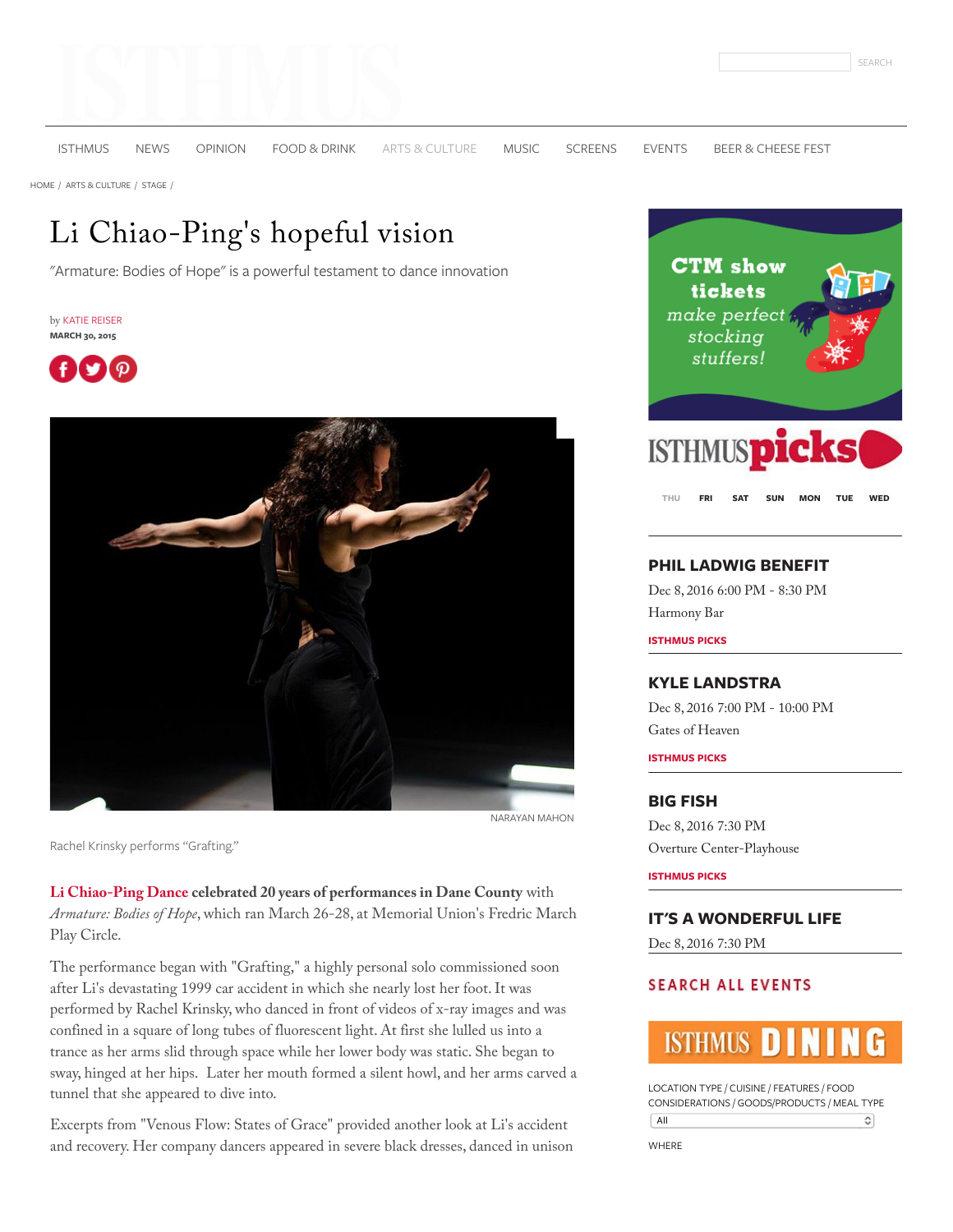and created a chain of support, linked hand to elbow. Li appeared, her legs shrouded in voluminous white fabric, as words were projected onto her bare back. They were later joined by community dancers of all ages. The most moving section had the company dancers spilling leaves onto the stage, dancing powerfully as the leaves scattered and crunched while Li shared an impressionistic account of her trauma. Liz Sexe vaulted into her cast mates' arms and suddenly dropped back to the ground, again and again.

"Tendrils," which premiered at the Overture Center's 10th anniversary celebration this fall, showcased Janelle Bentley, with layers of black tulle billowing around her. Bentley was always an eye-catching performer when she was a UW- Madison dance major; now her technique has developed exponentially and her presence has become more nuanced and mature.

In "Bonesetting," six dancers currently studying in the dance department were seemingly prim and proper in gray ruffles, pantaloons and hoop skirts. They shed layers to reveal they were actually warrior women.

Closing the program was the premiere of "Bodies of Hope," Li's musings on transformation, hope and resilience. The piece began with the company dancers clad in flirty tartan miniskirts accompanied by Verdi. The music shifted dramatically and performers reflected on their own bodies. Hildy Feen was particularly charming and candid. Later, young Emma Skloot was passed along the line of dancers as though they were wishing her well and sharing their wisdom

Li appears to have an endless supply of innovative and compelling ideas, but sometimes I worry that the impact of her work can get diluted by the non-dance extras. That said, sometimes it is those elements — like video, spoken word, quirky costuming and the inclusion of community dancers— that characterizes her work as uniquely her own. In "Venous Flow," we hear the words "I find grace in the human experience," and I believe Li truly lives and creates with this in mind.

[THEATER & DANCE](http://isthmus.com/topics/Theater-and-Dance/) | [DANCE](http://isthmus.com/topics/dance/)



# **RELATED**



### **[Li Chiao-Ping: better than ever](http://isthmus.com/arts/stage/li-chiao-ping-en-medias-res/)**

"in medias res" is the final show in a series celebrating Li Chiao-Ping Dance's 20 years in Madison. For those who haven't seen her work, it's an excellent overview. Dec 11, 2015



#### **[Rites of springtime](http://isthmus.com/arts/stage/kanopy-bloom-rites-of-spring/)**

Despite the flurries, Kanopy Dance's "Bloom" provides an eclectic, fresh program for a new season. Juan Carlos Díaz Vélez is a standout in Ravel's "Bolero." Apr 10, 2016



### **[Stamina and grace](http://isthmus.com/arts/stage/liz-sexe-dance-duos-exploring-duets/)**

The list of choreographers for Liz Sexe's "TWO: exploring duos" is a who's who of Madison's female choreographers. The show plays Oct. 15 at Madison Circus Space. Oct 13, 2016

All  $\hat{\cdot}$ FIND

## **ARTS & CULTURE**



[Weird, wonderful](http://isthmus.com/arts/stage/john-waters-christmas-barrymore/) Waters Isthmus talks to cult filmmaker and author John Waters in advance of "A John Waters Christmas" at

the Barrymore Theatre. [more](http://isthmus.com/arts/stage/john-waters-christmas-barrymore/) **BY [CRAIG JOHNSON](http://isthmus.com/topics/craig-johnson/)** | DEC 8, 2016 | **[STAGE](http://isthmus.com/arts/stage)**



[Making a scene](http://isthmus.com/arts/johannes-wallmann-spreads-the-gospel-of-jazz/) The dynamic Johannes Wallmann raises the profile of UW's jazz studies program and makes connections around the state. [more](http://isthmus.com/arts/johannes-wallmann-spreads-the-gospel-of-jazz/)

**BY [JANE BURNS](http://isthmus.com/topics/jane-burns/)** | DEC 8, 2016 | **[ARTS & CULTURE](http://isthmus.com/arts)**



[Musical healing](http://isthmus.com/music/jason-moon-warrior-songs-veterans/) Madison musician Jason Moon has released "If You Have to Ask...Warrior Songs Vol. 1," an album based on songs and stories

from 42 veterans. It's a powerful testament to war's toll on the mental health of people serving in the Armed Forces. [more](http://isthmus.com/music/jason-moon-warrior-songs-veterans/) **BY [ESTY DINUR](http://isthmus.com/topics/esty-dinur/)** | DEC 8, 2016 | **[MUSIC](http://isthmus.com/music)**

# **ISTHMUS Newsletters**





 **ISTHMUS ON TAP** What's happening this weekend

 **ISTHMUS EVENTS** Bringing you the fun around town

 **MADISON CRAFT BEER WEEK** A celebration of great beer

**SUBSCRIBE**